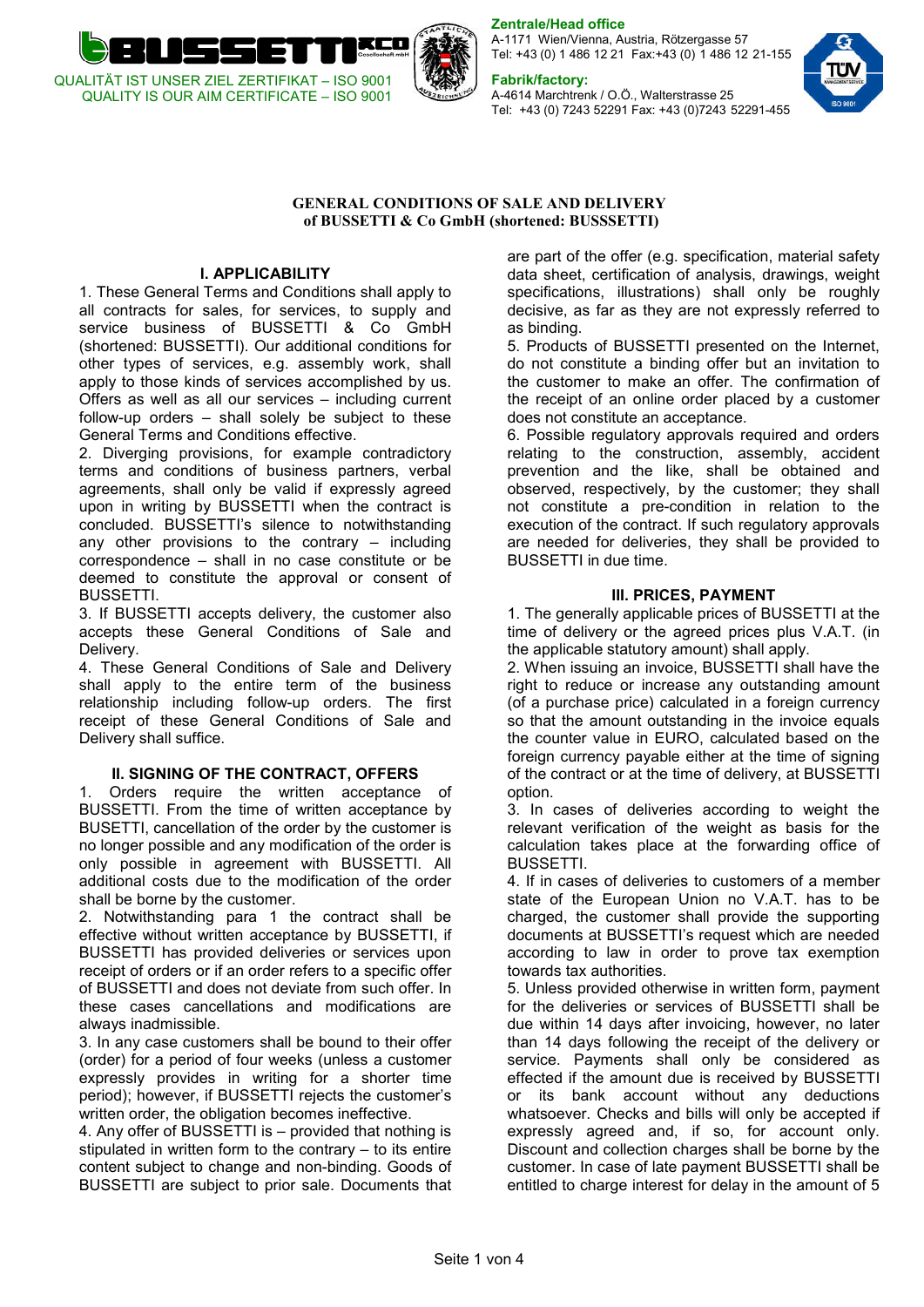% above the interest rate charged by Austrian major banks for working capital credits.

6. BUSSETTI reserves the right to use payments to settle the eldest invoice item plus the accrued interest for delay and costs, namely in the following order: costs, interests, principal claim.

7. Customers shall neither be entitled to offset any counterclaims nor do customers have rights of retention and rights to refuse performance.

8. In cases of default the customer shall reimburse all costs of BUSSETTI for reminders for overdue payments and all legal measures including lawyers' fees relating to all necessary steps taken which precede a law suit, such lawyers' fees to be calculated according the lawyer's tariff.

9. Customers who have placed orders according to the Incoterms 2010 EXW or FCA and then do not collect the goods on the date confirmed by BUSSETTI, shall be obliged, after the fruitless expiry of a grace period of 10 working days, to pay to BUSSETTI a lump sum for default of EUR 250 for each additional week of delay or part thereof.

10. BUSSETTI shall not be obliged to fulfil its obligations towards a customer if such customer does not meet his obligations as agreed, in particular, if the customer does not pay due invoices in whole or in part.

11. If a customer is in default with a payment in whole or in part, if a check or a bill is not honoured or if BUSSETTI receives information which provides that it is critical to grant credit to such customer, if an application to institute insolvency proceedings is filed or if a customer proposes an extrajudicial scheme of arrangement to a creditor, BUSSETTI shall be entitled to demand immediate payment of all outstanding debts, even if undue or deferred, and to demand upfront payment for all outstanding deliveries and services.

# IV. DELIVERIES, DELIVERY TIMES, DELAYED DELIVERY,

# DISPATCH, RISK TAKING

1. The extent of deliveries depends on the sales confirmation of BUSSETTI. BUSSETTI shall be entitled to partial delivery and partial invoicing.

2. Delivery times indicated or agreed shall, to the extent possible, be complied with but shall not be binding; unless the binding character is expressly guaranteed in written form.

3. Force majeure in every respect, disruption of operations or traffic congestions, fire loss, floodings, shortage of labour, energy, raw materials, auxiliary material, strike, lockout, failure of dispatch, official directives or other obstacles which prevent, delay, reduce or make manufacturing, dispatch, acceptance or consumption unacceptable, release BUSSETTI to the extent from the obligation to deliver and of acceptance during such period of failure. If due to such failures the period of delivery and/ or acceptances exceeds more than eight weeks, both parties shall be entitled to rescind the contract. In case of loss of its resources, in whole or in part, BUSSETTI shall not be obliged to stock up with

external sub-suppliers. If so BUSSETTI shall be entitled to distribute the available quantity of goods considering its own requirements.

## V. TRANSFER OF RISK

1. The risk of loss is transferred to the customer when the delivery item leaves the works or distributing warehouse of BUSSETTI. If dispatch or delivery is delayed due to reasons for which BUSSETTI is not liable, risk of loss shall be transferred to the customer from readiness for acceptance or dispatch.

### VI. WARRENTY, COMPENSATION

1. The period of warranty shall be - unless otherwise agreed in writing - six months for movables and two years for immovable objects following the transfer of risk. BUSSETTI shall be liable for professional compliance with state-of-the-art technologies and the quality of the materials used. Customary minor or technically not avoidable deviations of quality, shape, colour, weight or equipment are not considered as a defect and are, therefore, not subject to any objection. That also applies to deliveries on sample or trial.

2. Claims shall only be considered, if raised immediately and in written form by transmitting samples and documents, such as packing slips if possible, stating invoice number, invoice date and the marking found on top of the packing and in any event by stating the exact description of the defect.

3. BUSSETTI shall not be obliged to verify whether preceding performances of the customer or third parties were proper and shall, in any case, not be liable for unknown improper preliminary works of the customer or third parties and damages resulting therefrom.

4. BUSSETTI has the right to either improve or replace defects at its own option. If improvement or replacement finally fails or is not carried out within a reasonable period of time, at least within thirty days, the customer shall be entitled to choose redhibitory action or reduction of the purchase price.

5. The customer shall be entitled to retain the amount necessary for the rectification of the defect until such defect is cured. The remainder is not suspended because of the defect present.

6. The obligation of BUSSETTI to pay damages – for any legal reason whatsoever – shall be limited to the amount set forth in the invoice for the quantity of goods involved in this claim. It is imperative that damages may only be claimed in cases of intent or gross negligence of BUSSETTI.

7. The statutory presumption according to  $\S 924 2^{nd}$ sentence ABGB shall not apply.

8. In deviation from the provisions set forth above, for parts not produced by BUSSETTI, BUSSETTI shall only have a warranty performance obligation or be liable for damages if BUSSETTI itself is entitled to warranty claims and claims for damages towards the sub-suppliers. BUSSETTI shall be entitled to release itself from its obligations by offering to assign its rights towards the sub-suppliers to the customer.

9. BUSSETTI and the customer agree that possible provisions in favour of third parties shall be excluded.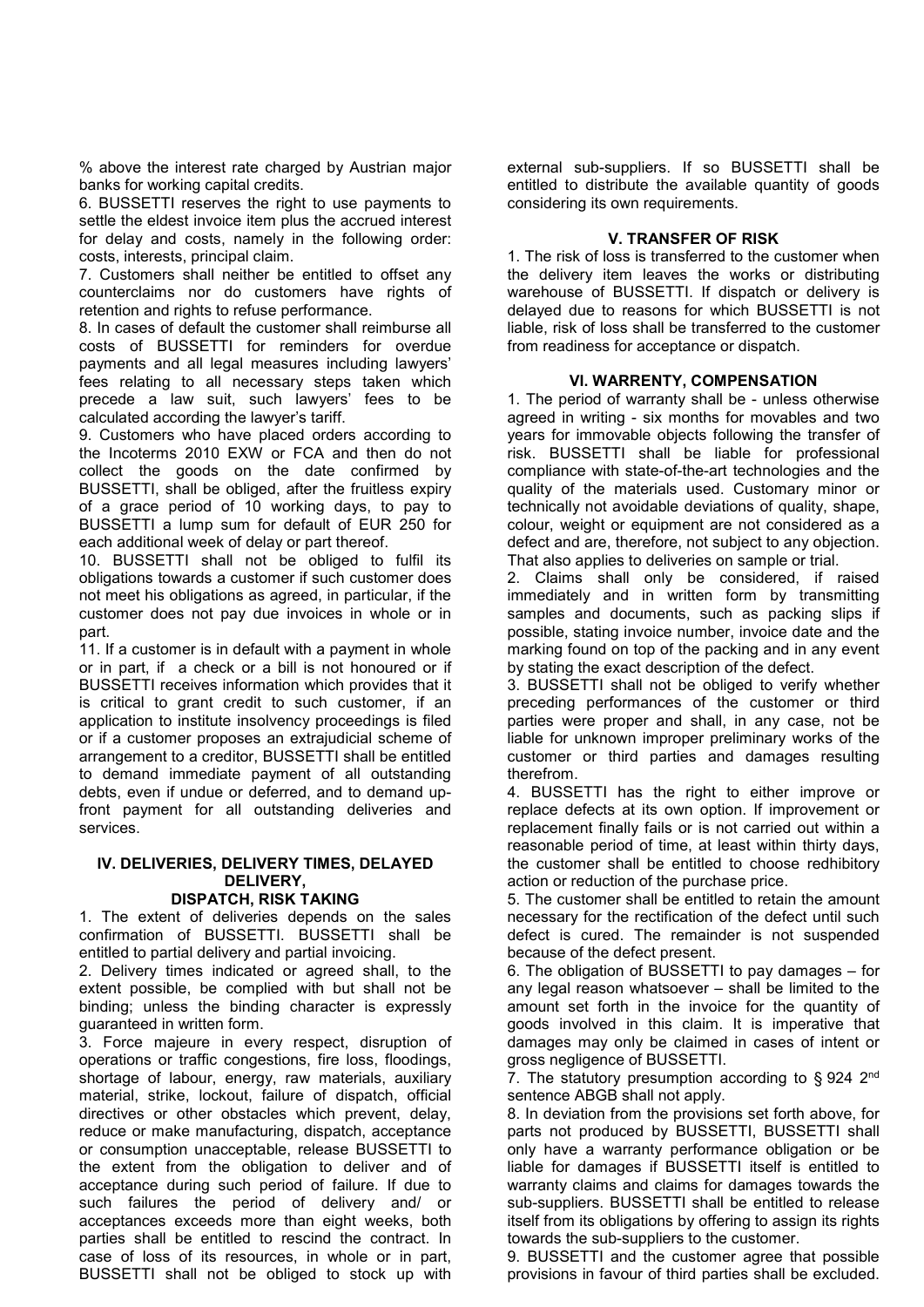



Therefore, the customer shall indemnify and hold BUSSETTI harmless in respect of claims of third parties which are based on such protective effects.

10. If the customer intends to hold BUSSETTI liable for product liability, such claims need to be notified within three weeks from receipt of knowledge, if legal measures are taken without delay, to BUSSETTI, in doing so the facts that underlie the claims shall be specified in detail. The customer loses his right of recovery if he fails to do so.

11. The liability for property damages which are caused by deficient products shall be excluded. Property damages incurred by a consumer are excluded from this disclaimer of warranty. The customer shall be obliged to transfer this disclaimer of warranty to his legal successor with the obligation to pass the disclaimer of warranty to the respective successor.

12. The customer expressly waives all further claims towards BUSSETTI, especially because of possible subsequent damages.

#### VII. ADVICE FOR APPLICATION

1. The application, usage and processing of the products purchased are the sole responsibility of the customer. Advice in word and in writing for application provided by BUSSETTI shall be non-binding, also in relation to possible provisions in favour of third parties, and does not release the customer of its obligation to verify whether the products are appropriate for the processes and purposes intended. The application, usage and processing of the products are carried out beyond the possibility to control by BUSSETTI and, therefore, are the sole responsibility of the customer.

#### VIII. RETENTION OF TITLE

1. The goods shall remain the property of BUSSETTI until full payment of all claims – including additional claims, claims for damages, encashment of checks and discharge of bills – has been effected.

2. Reservation of property rights shall also continue if individual claims of BUSSETTI are included in a current account and balances are stroke and approved.

3. The customer shall be entitled to process and resell the goods according to the following provisions: The customer's rights, in the course of proper business operations in relation to the retained goods,

a) of processing, ends with the cessation of payment by the customer or with the institution of bankruptcy proceedings or settlement system.

b) By processing the retained goods the customer does not gain ownership of the new goods. Processing is carried out for BUSSETTI without assuming any liabilities. If the goods are processed,

### Zentrale/Head office

A-1171 Wien/Vienna, Austria, Rötzergasse 57 Tel: +43 (0) 1 486 12 21 Fax:+43 (0) 1 486 12 21-155

#### Fabrik/factory:

A-4614 Marchtrenk / O.Ö., Walterstrasse 25 Tel: +43 (0) 7243 52291 Fax: +43 (0)7243 52291-455



mixed or blended with other objects, BUSSETTI acquires joint ownership of the new object in proportion to the worth of the retained goods to the total value of the object.

c) The customer is obligated to inform BUSSETTI of secondary purchases in advance and offers to BUSSETTI the assignment of the claims resulting from the secondary purchase with all ancillary rights, namely in proportion and also insofar as the goods are processed, mixed or blended and BUSSETTI has acquired joint ownership on them in the amount of the value set forth in the commercial invoices. In the latter case BUSSETTI shall be entitled to the corresponding fractional amount of the purchase price under this assignment in proportion of the value set forth in the commercial invoices of the retained goods to the value set forth in the commercial invoices of the object. If the customer has sold the claim in connection with old-line-factoring, the super ceding claim against the factor shall be assigned to BUSSETTI. BUSSETTI accepts this assignment.

d) BUSSETTI will not collect the claim assigned while the customer fulfils its obligations to pay. In case of late payment BUSSETTI shall be irrevocably authorised by the customer to inform the sub purchasers of the assignment and collect the claims. At BUSSETTI request the customer shall be obliged to hand over a detailed record of the claims that BUSSETTI is entitled to, containing the names, addresses of the sub purchasers, the amount of the individual claim, invoice date, et cetera and to provide BUSSETTI with the relevant information necessary to assert the assigned claims and to permit the examination of the information.

e) Pledging or transfer by way of security of the retained goods / assigned claims shall be prohibited. BUSSETTI shall be immediately informed of garnishments stating the lienor.

f) If BUSSETTI takes back delivery items due to the retention of title, this shall not be considered a rescission of the contract. BUSSETTI shall be entitled to settle its claims out of the retained goods taken back by means of out of court sale at market or estimated price. In doing so the customer shall have the possibility to suggest a better realisation within a reasonable period of time.

g) The customer shall store the retained goods for BUSSETTI free of charge. The customer shall be obliged to procure an insurance against ordinary risks such as fire, burglary and water to the usual extent. The customer hereby assigns to BUSSETTI his indemnity claims resulting from damages as aforementioned against insurance companies or other obligors in the amount of such claims. BUSSETTI accepts this assignment.

BANKVERBINDUNGEN